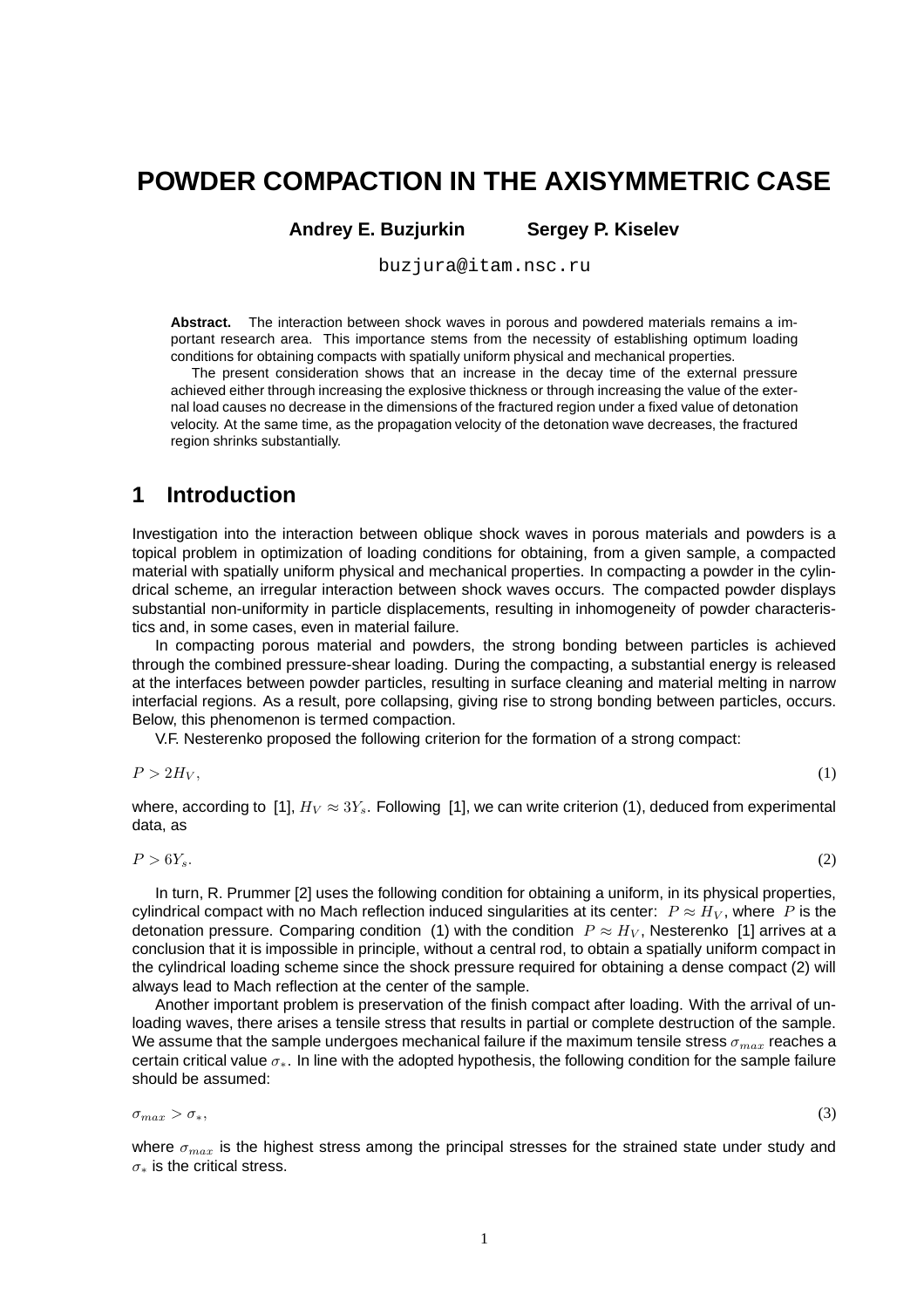In the present work, the critical stress  $\sigma_*$  is estimated as  $\sigma_* = (2/3)Y_s ln(1/m_1)$ , where  $m_1$  is the residual porosity. Taking the finish-compact density to equal 99%, we obtain  $m_1 = 0.01$  and  $\sigma_* \approx 3Y_s$ . For the principal stresses, we have:

$$
\sigma_1 = \frac{\sigma_{xx} + \sigma_{yy}}{2} \pm \frac{1}{2} \sqrt{(\sigma_{xx} - \sigma_{yy})^2 + 4\sigma_{xy}^2}, \quad \sigma_3 = \sigma_{\theta\theta}.
$$

## **2 Calculation results and discussion**

In order to gain a better insight into the effect of loading conditions and, in particular, to study the effect of detonation velocity, explosive thickness, and explosion pressure on the properties of the final sample, we numerically solved the problem about powder compaction in the axisymmetric case. The problem statement is clear from Fig. 1. We solved the full system of equations governing the deformation of a porous elastic-plastic material. The action of the explosion products on the sample was modeled with a pressure applied to the upper border of the sample. The pressure was calculated by the approximation formula for the pressure upon unrestricted dispersion of detonation products [4]:

$$
P(t) = P_H \exp(-(t - x/D)/t_1), \quad t_1 = \sqrt{\frac{3(\gamma_e + 1)}{4(\gamma_e - 1)}} \frac{\delta_e}{D}.
$$

Here  $\delta_e$  is the explosive thickness and  $\gamma_e$  is the adiabatic exponent of the detonation products. At the lower border of the sample, the rigid-wall condition was set, and the right border was stress-free. At the left border, the rigid-wall condition was assumed.

In the calculations, the scheme proposed by Wilkins [3] for aluminum powders of various initial porosities was used. The shock wave propagated from left to right. In the calculations, the values of parameters were as follows:  $\rho_s=2.71$  g/cm $^3$ ,  $Y_s=0.0041$  Mbar,  $\breve{K_s}=0.744$  Mbar, and  $\mu_s=0.248$  Mbar.



Figure 1: Problem statement

Figure 2, a and b shows the pressure isolines for the cases of planar and cylindrical symmetries with identical loading conditions. It is seen from Fig. 2 that, in the planar statement of the problem, a regular reflection of the incident shock wave takes place. In the case of the cylindrical loading scheme, the incident shock waves bends as it approaches the cylinder axis, and, under the same loading conditions, an irregular reflection occurs.

Figure 3, a shows the pressure profile near the symmetry axis for the cases of planar and cylindrical statements (solid and dashed curves, respectively). An appreciable pressure rise near the symmetry axis is observed in the case of cylindrical configuration compared to the planar problem due to the divergence of the shock wave to the axis.

Figure 3, b shows the profile of the longitudinal velocity  $u_x$  across the sample under loading behind the shock front. The solid and dashed lines show the data for the planar and axisymmetric problem statements, respectively. It is clearly seen that the velocity in the cylindrical case is much greater than in the planar variant.

As stated above, an important problem is preservation of finish compact, i.e., preventing its mechanical failure and obtaining a sample with uniform properties. Using criterion (3), we can find the interface between the solid and distructed materials. It should be emphasized that in derivation of (3), it was implicitly assumed that the interfacial melted zones are narrow, and the material in these zone rapidly solidifies as the particles in the bulk of the material undergo cooling. If this condition does not hold, then there can be a situation in which, by the moment of arrival of the unloading wave, the material in the interfacial zones still remains melted, which will prevent compaction. In this case, the dimensions of the destruction region will be dependent on the loading decay time and on the explosive thickness.

The explosive thickness should be large enough to prevent shock wave damping in the powder and to enable complete pore collapsing in the sample. The density isolines for the explosive thickness  $\delta_e = 1$  cm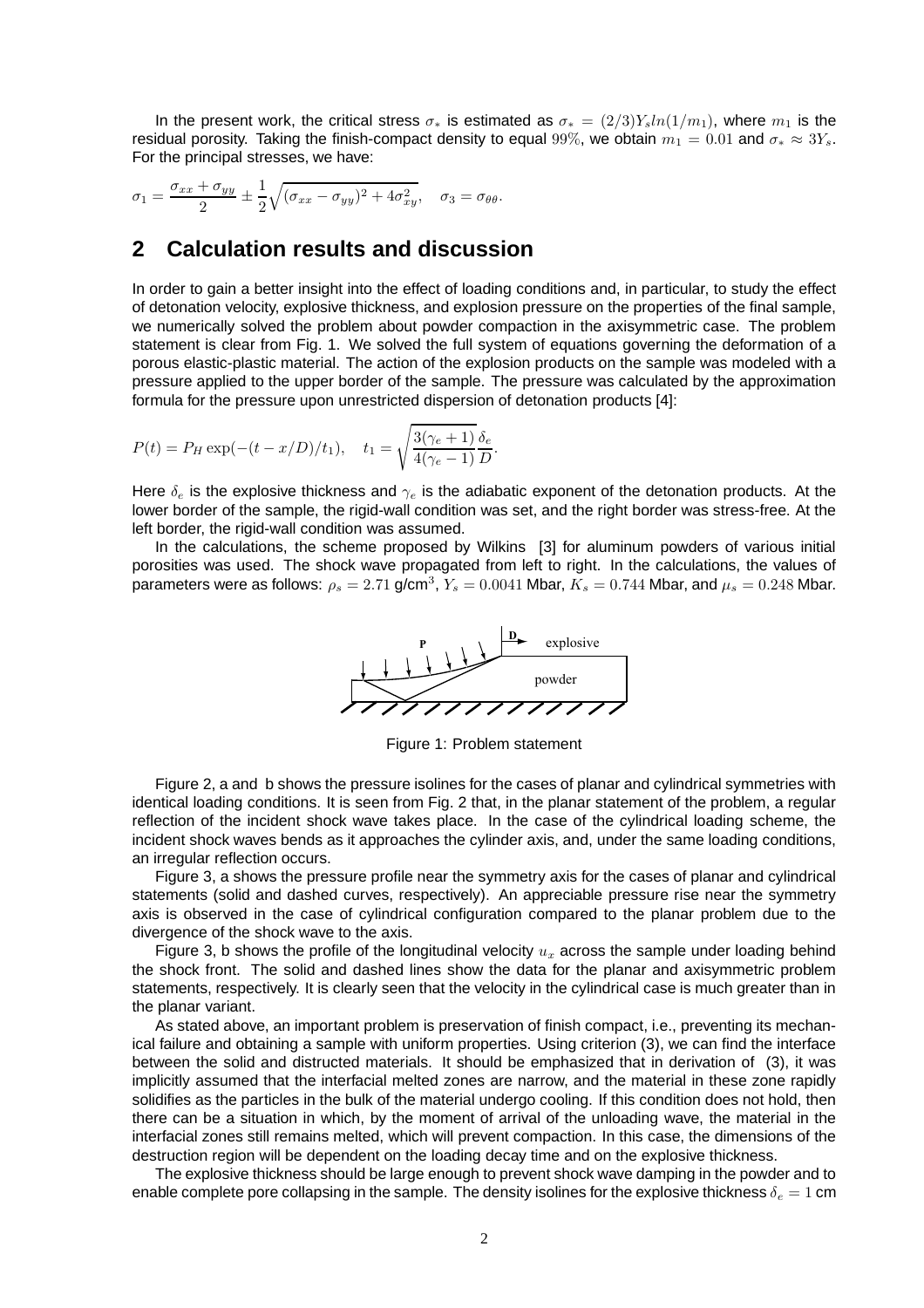



Figure 2: Pressure isolines: a) — planar geometry; b) — cylindrical configuration

Figure 3: Pressure profile (a) and longitudinalvelocity profile  $u_x(y)$  (b).

and the external pressure  $P = 0.05$  Mbar are shown in Fig. 4, a and b. Parts a and b of this figure shows the calculation data for the axisymmetric and planar statements, respectively. It is clearly seen that in the case of cylindrical symmetry the shock wave bends near the axis, giving rise to an irregular reflection; in the planar configuration, a regular interaction occurs. Figure 5, which depicts the distribution of porosity  $m_1$  across the sample compacted in the cylindrical geometry (the dashed line in Fig. 5), is indicative of complete collapsing of pores over the entire thickness of the sample. In the planar case (see the dashed line in Fig. 5), the complete collapsing of pores is observed approximately over half the thickness of the sample, and the porosity near the symmetry axis is close to the initial one,  $m_1^0$ .





Figure 4: Density isolines for  $\delta_e = 1$  cm: a) – cylindrical configuration; b) — planar configuration

Figure 5: Porosity  $m_1$  for  $\delta_e = 1$  cm: solid line planar statement; dashed line — cylindrical configuration

The density isolines for the explosive thickness  $\delta_e = 2$  cm are shown in Fig. 6, a and b. The external pressure was taken to be  $P = 0.05$  Mbar. Parts a and b of this figure show the calculation data for the axisymmetric and planar statements. In the cylindrical case (see Fig. 6, a), an irregular reflection is clearly observed, whereas in the planar case (see Fig. 6, b) the incident shock wave interacts with the rigid wall in the regular manner. In both cases, all pores in the sample collapse completely.

Further calculations were carried out for the explosive thicknesses  $\delta_e = 2$  cm,  $\delta_e = 3$  cm, and  $\delta_e = 5$  cm.

Figure 7, a and b illustrates the effect of applied pressure on the dimensions of the destruction region. In the calculations, the external pressures were  $P = 0.05$  Mbar and  $P = 0.075$  Mbar, respectively, and the detonation velocity in both cases was  $D = 0.7$  cm/msec. The solid and dashed lines show the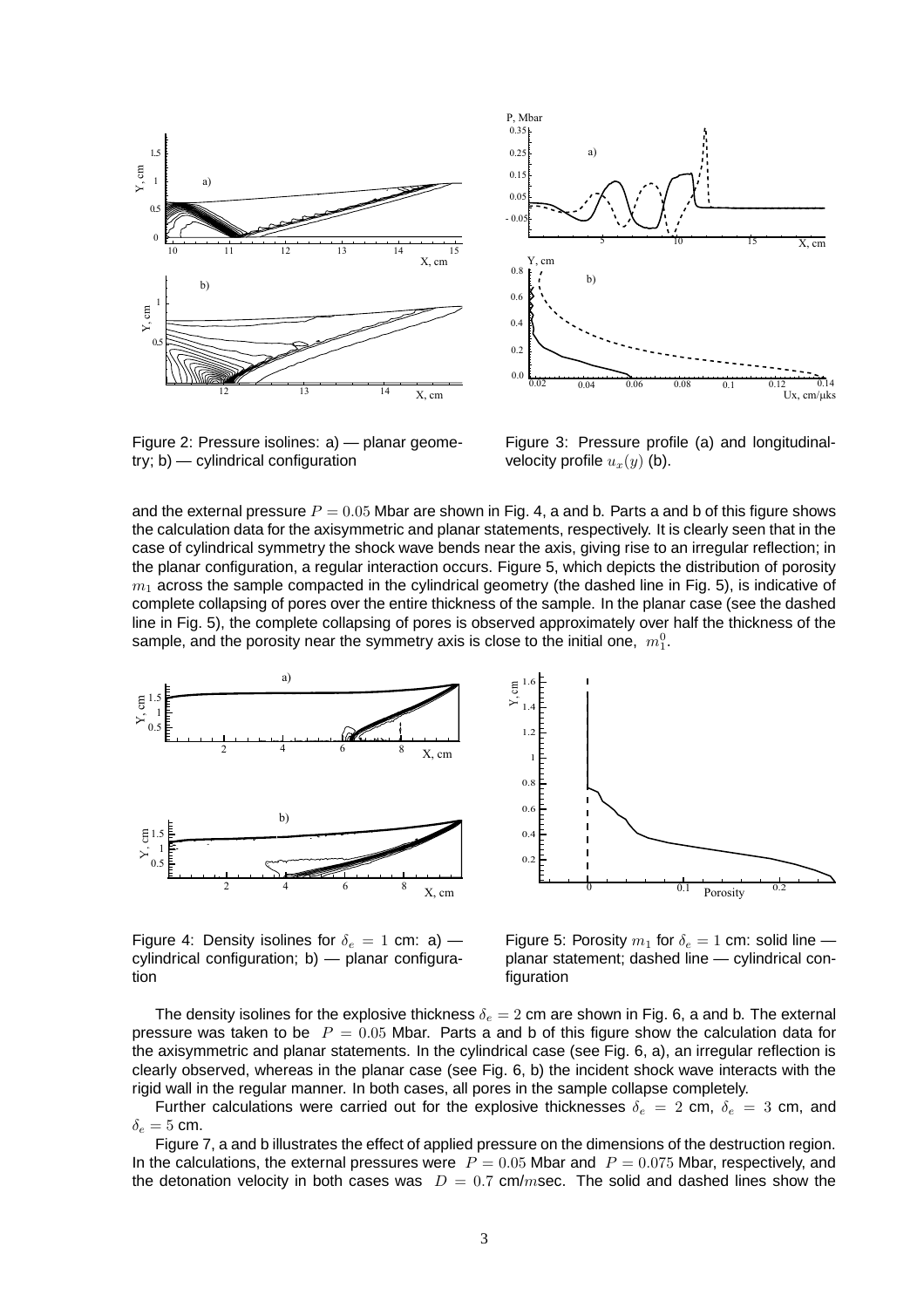data for the explosive thicknesses  $\delta_e = 3$  cm and  $\delta_e = 5$ . Regions 1 and 2 are the compacted and destruction regions. As is seen from the figure, an increase in the external load causes no shrinkage of the destruction zone. Thus, it can be concluded that an increase in the decay time of the pressure applied to the sample resulting from an increase in the explosive thickness or in the value of the external load does not make the destruction zone shrink at a fixed propagation velocity of the detonation wave.



Figure 6: Density isolines for  $\delta_e = 2$  cm: a) – cylindrical configuration; b) — planar statement

Figure 7: Compacted and destructed regions for two values of external pressure,  $P$ 0.05 Mbar (a) and  $P = 0.075$  Mbar (b).

A decrease in the velocity of the detonation wave results in a considerable shrinkage of the destruction region. Figure 8 show the compacted (1) and destructed (2) regions in the sample for the detonation velocities  $D = 0.3, 0.5, 0.7$  cm/msec at a fixed explosive thickness  $\delta_e = 5$  cm and at a fixed external pressure  $P = 0.05$  Mbar. The solid, dashed, and dot-and-dash lines show the calculation data for the detonation velocities  $D = 0.3$  cm/msec,  $D = 0.5$  cm/msec, and  $D = 0.7$  cm/msec.



Figure 8: Compacted (1) and destructed (2) regions.

The isolines of pressure for the indicated loading parameters are shown in Fig. 9, a–c. It is seen from the graphs that, as the shock-wave propagation velocity increases, the angle of incidence decreases and the reflected shock causes material destruction (see Fig. 9, b and c). As the velocity of the detonation wave increases, the angle of incidence of the incident shock wave increases and, as it is seen from Fig. 9, a, at the velocity  $D = 0.3$  cm/msec the incident shock wave is close to the normal shock and the amplitude of the reflection wave is almost zero.

Since in the case of cylindrical symmetry no regular reflection occurs, the final sample turns out to be inhomogeneous. Figure 10 shows the distribution of the longitudinal velocity  $u_x$  (fig. 10, a) and temperature  $\overline{T}$  (fig. 10, b) across the sample in the compacted region for the detonation velocity  $D =$  $0.5$  cm/msec. An appreciable non-uniformity in the distribution of parameters is evident from the graphs. Near the axis, both the velocity and temperature are greater than in the region some distance away from it.

Parts a and b of Fig. 11 show the distributions of the longitudinal velocity  $u_x$  and temperature  $T$  across the compacted region of the sample predicted for the detonation velocity  $D = 0.3$  cm/msec. Here, under identical loading parameters, the final sample is quire homogeneous.

As a result, it becomes possible to obtain spatially uniform compacted samples. The necessary condition for this is sufficiently low detonation velocity, equal, for the aluminum powder, to  $0.3$  cm/msec. Here, on the one hand, compaction condition (1) should be fulfilled and, on the other, the uniformity of loading parameters across the sample should be ensured.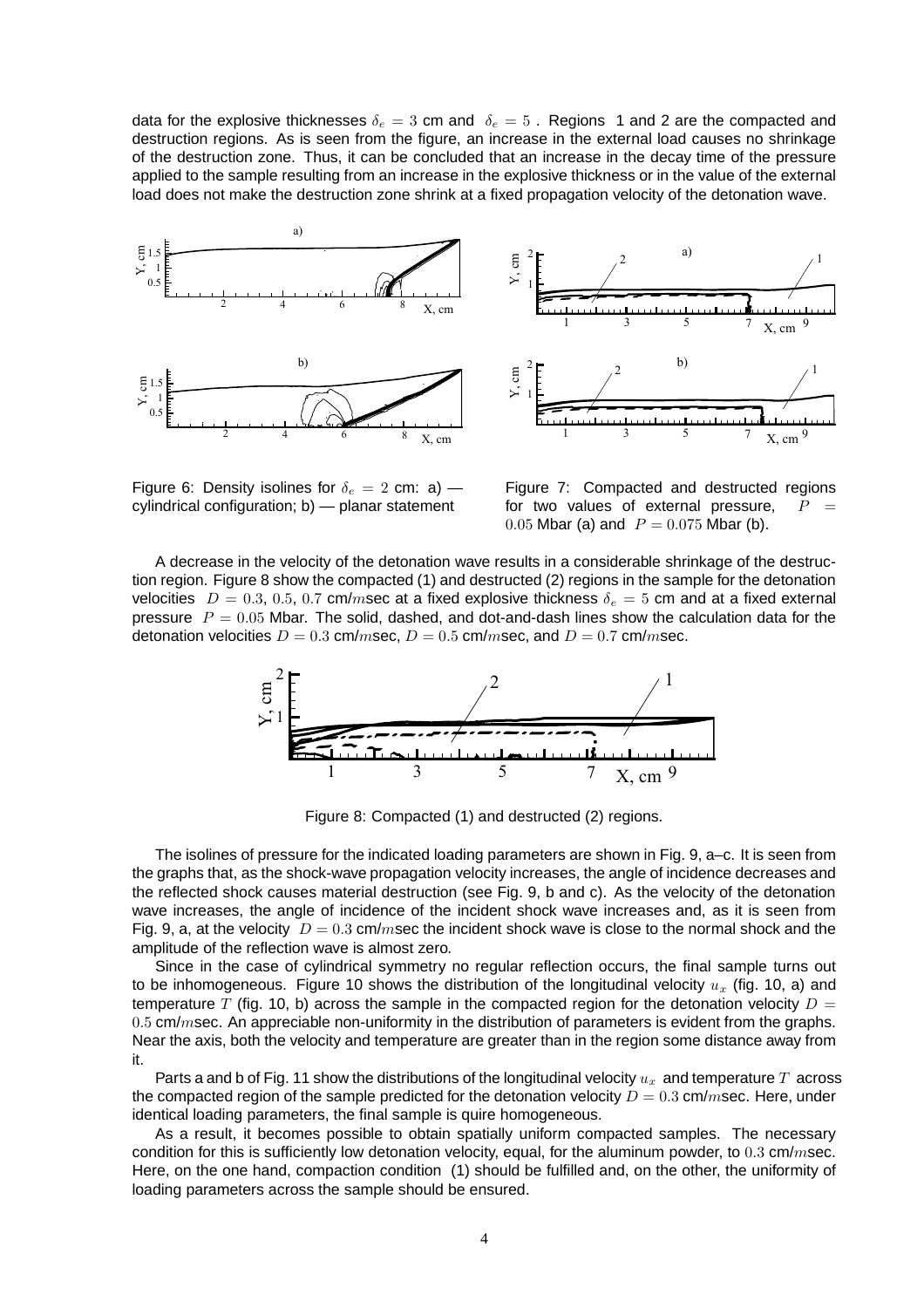

Figure 9: Pressure isolines: a) — detonation velocity  $D = 0.7$  cm/msec; b) — detonation velocity  $D =$ 0.5 cm/msec; c) — detonation velocity  $D = 0.3$  cm/msec



Figure 10: Predicted distributions of the longitudinal velocity  $u_x$  (a) and temperature T (b) across the compacted region of the sample for the detonation velocity  $D = 0.5$  cm/msec